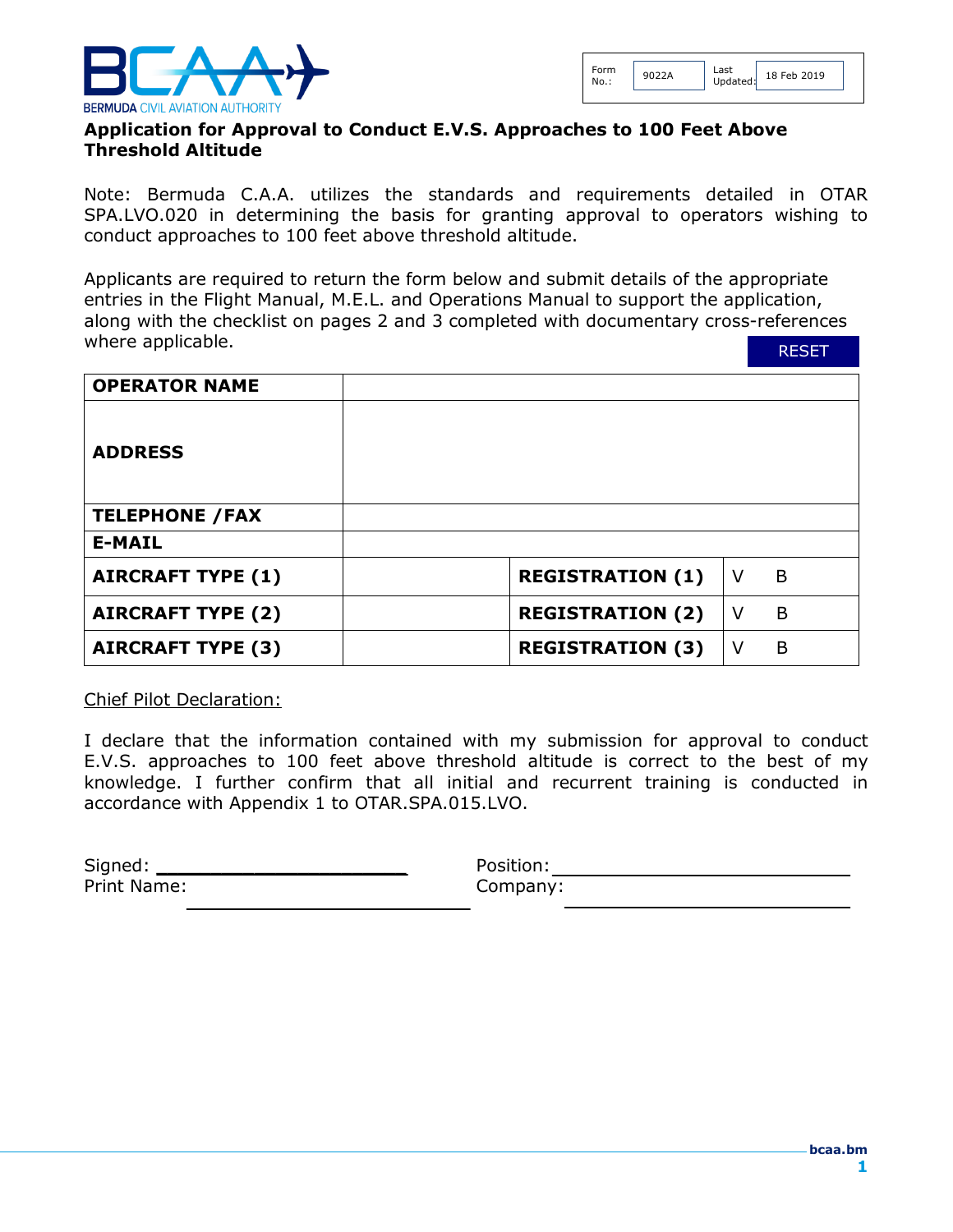

18 Feb 2019

## **CHECKLIST FOR APPROVAL TO CONDUCT E.V.S. APPROACHES TO 100 FEET ABOVE THRESHOLD ALTITUDE**

| 0              | Is this application for a renewal of an Approval?<br>If "yes", submission of documentation is not required unless there have<br>been appropriate changes or amendments.                                                                                            | Yes  <br>No<br>Ref:              |
|----------------|--------------------------------------------------------------------------------------------------------------------------------------------------------------------------------------------------------------------------------------------------------------------|----------------------------------|
| $\mathbf{1}$   | Does the aircraft Flight Manual document the procedures and limitations<br>for the use of E.V.S. in conducting such approaches?<br>Submit appropriate pages to BCAA.                                                                                               | Yes <br>No l<br>Ref:             |
| $\overline{2}$ | Is the M.E.L. amended in accordance with the equipment requirements of<br>the E.V.S.?<br>Submit copies of the appropriate M.E.L. pages to BCAA.                                                                                                                    | Yes<br>No <sub>1</sub><br>Ref:   |
| 3              | Is the E.V.S. integrated with the H.U.D.?                                                                                                                                                                                                                          | Yes<br>No <sub>1</sub><br>Ref:   |
| $\overline{4}$ | Are the operational procedures for the use of E.V.S. documented in the<br>Company Operations Manual or a "stand alone" publication?<br>Forward a copy of the procedures to BCAA.                                                                                   | Yes<br>No <sub>1</sub><br>Ref:   |
| 5              | Do the procedures contain the duties and call-outs of flight crew members<br>during approach, flare, landing, roll-out and missed approach as<br>appropriate?                                                                                                      | Yes  <br>No <sub>l</sub><br>Ref: |
| 6              | Do the procedures state the requirement for multi-crew operation?                                                                                                                                                                                                  | No <sub>1</sub><br>Yes<br>Ref:   |
| $\overline{7}$ | Do the procedures outline a process for the reporting of failures in the<br>operational use of procedures?<br>In particular, significant problems with the vision/HUD systems, reporting<br>on circumstances/locations where the vision system was unsatisfactory. | Yes<br>NoL<br>Ref:               |
| 8              | Do the procedures state the requirement for the Pilot Not Flying (PNF) to<br>have an additional E.V.S. image on his instrument panel?                                                                                                                              | Yes<br>No[<br>Ref:               |
| 9              | Is there the capability to display an additional E.V.S. image on the<br>P.N.F.'s instrument panel?                                                                                                                                                                 | Yes<br>No <sub>l</sub><br>Ref:   |
| 10             | Is there a table produced documenting the Reduced RVR requirements,<br>thus enabling the commencement of an approach when an Approach Ban<br>may be in force?<br>The table to be found in Appendix 1 to OPS 1.430 (h) is to be used.                               | Yes<br>No <sub>1</sub><br>Ref:   |
| 11             | Do the procedures document the use of altimeters?<br>The radio altimeter is only to be used for enhanced terrain awareness. All<br>minima are to be derived from the barometric altimeters.                                                                        | Yes<br>No <sub>l</sub><br>Ref:   |
| 12             | Do the procedures describe the use of E.V.S. on steep approaches?<br>The system is not to be used on approaches with a glide slope greater<br>than $4.5^\circ$ .                                                                                                   | Yes [<br>No<br>Ref:              |
| 13             | Do the procedures describe the visual references required on the E.V.S.<br>system, to enable the approach to be continued to 100 feet above<br>threshold altitude?                                                                                                 | Yes<br>No [<br>Ref:              |
| 14             | Do the procedures state the requirement for both pilot's to have achieved<br>full unaided required visual requirements at 100 feet above threshold<br>altitude, before continuing the approach?                                                                    | No <sub>l</sub><br>Yes<br>Ref:   |
| 15             | Do the procedures state that an approach to 100 feet above threshold<br>altitude may only be conducted in conjunction with an ILS, MLS, PAR, GLS<br>and APV operations with a DH no lower than 200 feet above threshold<br>altitude?                               | Yes<br>No <sub>l</sub><br>Ref:   |
| 16             | Do the procedures state that an approach to 100 feet above threshold                                                                                                                                                                                               | Yes<br>No<br>bcaa.bm             |